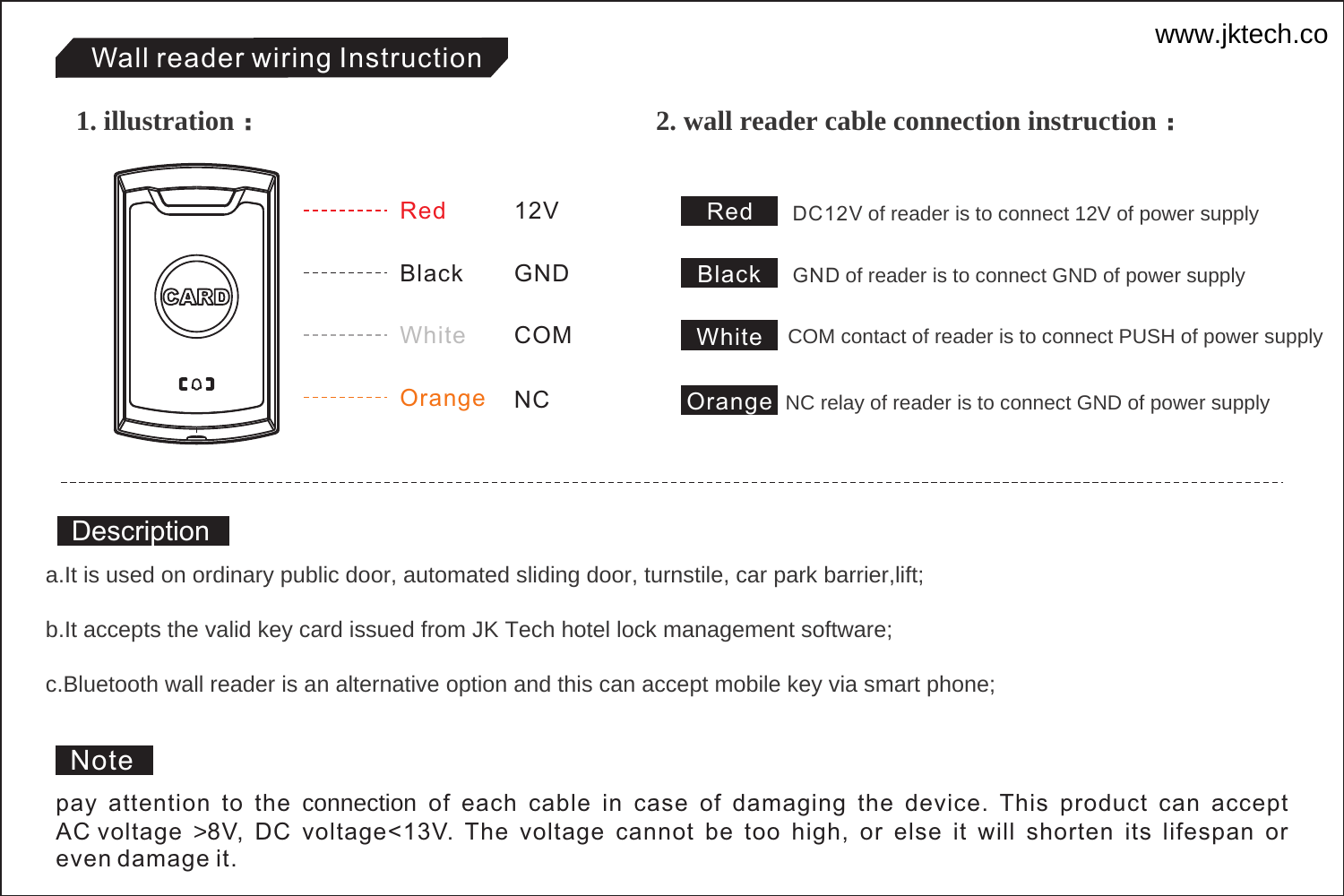## **Wiring Guide of Door Access Reader**

#### **3. main specification of power supply**

AC input: AC220V 50Hz; DC output:DC12V 2A;

#### Logic wiring diagram:



#### **4. Instruction of power supply output port:**

- (1) DC12V output;
- (2) GND (ground);
- (3) PUSH: Input of door open button, door access reader;
- (4) NO: Normal Open; Normal Status: No output; There will be DC12V output in 0-35seconds(adjustable) if it is triggered by door open button; NO: Positive, GND: Negative;
- (5) GND:Negative Pole, the common ground of NO and NC;
- (6) NC: Normal Close; Normal Status: DC12V 2A output; There will be no output in 0-35seconds(adjustable) if it is triggered by door open button; NC: Positive, GND: Negative;
- (7) +PUSH:Input of building interior door open button;
- (8) adjustable duration 0-35seconds.

#### **5. Troubleshooting:**

- (1) Indicator fails: fuse blows, transformer blows, or no electric supply;
- (2) Timer fails: adjustable resistor 105 damaged, change a normal resistor 105; IC555 damaged, changed a normal IC555.
- (3) Unlocking fails: adjustable resistor 105 damaged, change a normal resistor 105; 12V relay damaged, change a normal 12V relay.
- (4) Unstable work: It may be caused by no good contact between fuse and fuse socket, or caused by incompliance between power supply and equipments. Please check the contact between fuse and fuse socket, or adjust the configuration between power supply and equipments.